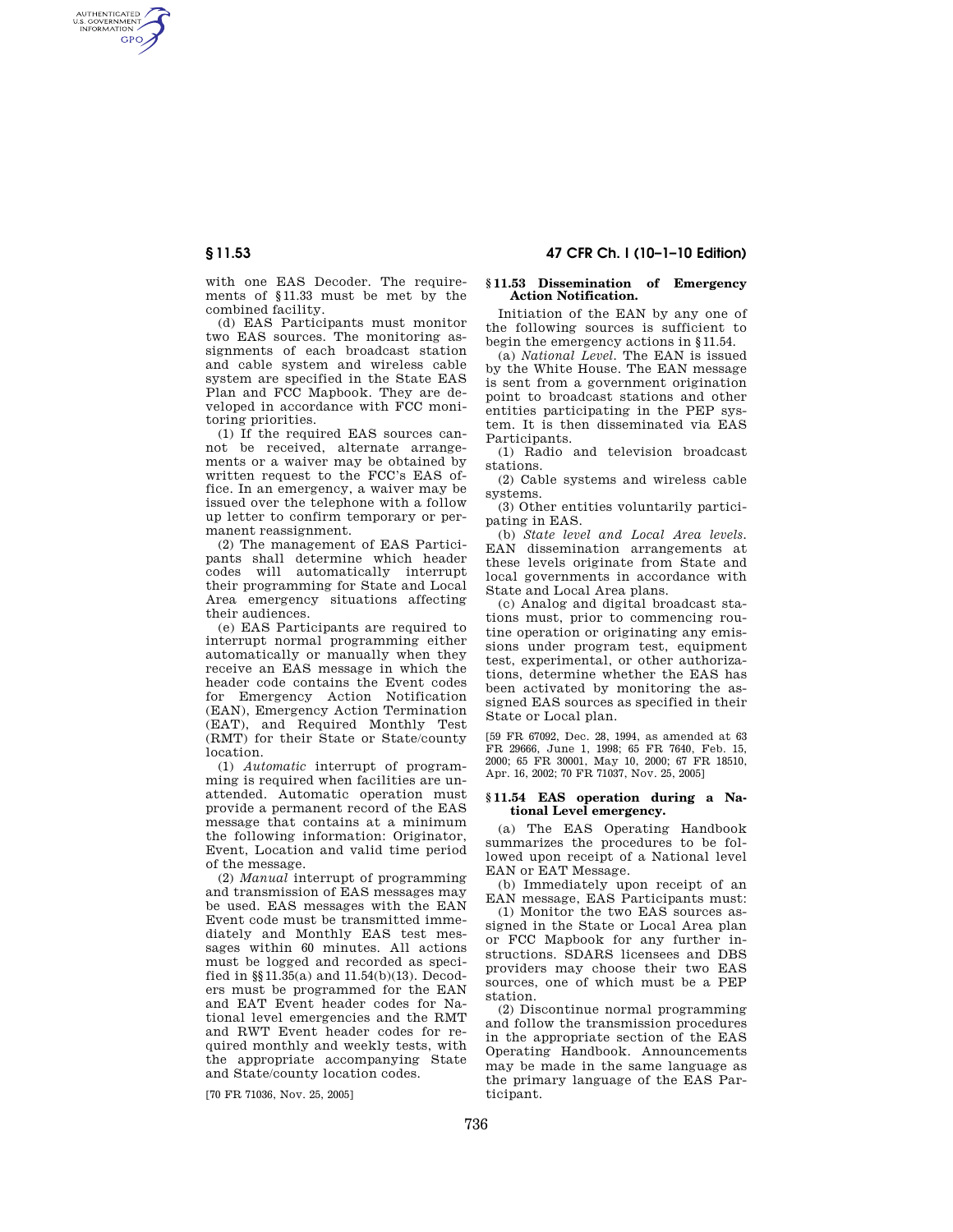## **Federal Communications Commission § 11.54**

(i) Key EAS sources (National Primary (NP), Local Primary (LP), State Primary (SP), State Relay (SR) and Participating National (PN) sources) follow the transmission procedures and make the announcements in the National Level Instructions of the EAS Operating Handbook.

(ii) Non-participating National (NN) sources follow the transmission procedures and make the sign-off announcement in the EAS Operating Handbook's National Level Instructions section for NN sources. After the sign-off announcement. NN sources are required to remove their carriers or services from the air and monitor for the Emergency Action Termination message. NN sources using automatic interrupt under  $$11.51(m)(1)$ , must transmit the header codes, Attention Signal, sign-off announcement and EOM code after receiving the appropriate EAS header codes for a national emergency.

(3) After completing the above transmission procedures, key EAS and Participating National sources must transmit a common emergency message until receipt of the Emergency Action Termination Message. Message priorities are specified in §11.44. If LP or SR sources of a Local Area cannot provide an emergency message feed, any source in the Local Area may elect to provide a message feed. This should be done in an organized manner as designated in State and Local Area EAS Plans.

(4) The Standby Script shall be used until emergency messages are available. The text of the Standby Script is in the EAS Operating Handbook's section for Participating sources.

(5) Analog and digital TV broadcast stations shall display an appropriate EAS slide and then transmit all EAS announcements visually and aurally as specified in §§11.51(a) through (e) and 73.1250(h) of this chapter.

(6) Analog cable systems, digital cable systems, and wireless cable systems shall transmit all EAS announcements visually and aurally as specified in  $$11.51(g)$  and (h).

(7) DBS providers shall transmit all EAS announcements visually and aurally as specified in §11.51(j).

(8) Announcements may be made in the same language as the primary language of the EAS participant.

(9) Analog and digital broadcast stations may transmit their call letters and analog cable systems, digital cable systems and wireless cable systems may transmit the names of the communities they serve during an EAS activation. State and Local Area identifications must be given as provided in State and Local Area EAS plans.

(10) All analog and digital broadcast stations and analog cable systems, digital cable systems and wireless cable systems operating and identified with a particular EAS Local Area must transmit a common national emergency message until receipt of the Emergency Action Termination.

(11) Analog and digital broadcast stations, except those holding an EAS Non-participating National Authorization letter, are exempt from complying with §§73.62 and 73.1560 of this chapter (operating power maintenance) while operating under this part.

(12) National Primary (NP) sources must operate under the procedures in the National Control Point Procedures.

(13) The time of receipt of the EAN and Emergency Action Termination messages shall be entered by analog and digital broadcast stations in their logs (as specified in §§73.1820 and 73.1840 of this chapter), by analog and digital cable systems in their records (as specified in §76.1711 of this chapter), by subject wireless cable systems in their records (as specified in §21.304 of this chapter), and by all other EAS Participants in their records as specified in §11.35(a).

(c) Upon receipt of an Emergency Action Termination Message, EAS Participants must follow the termination procedures in the EAS Operating Handbook.

(d) EAS Participants originating emergency communications under this section shall be considered to have conferred rebroadcast authority, as required by section 325(a) of the Communications Act of 1934, 47 U.S.C. 325(a), to other EAS Participants.

(e) During a national level EAS emergency, EAS Participants may transmit in lieu of the EAS audio feed an audio feed of the President's voice message from an alternative source,